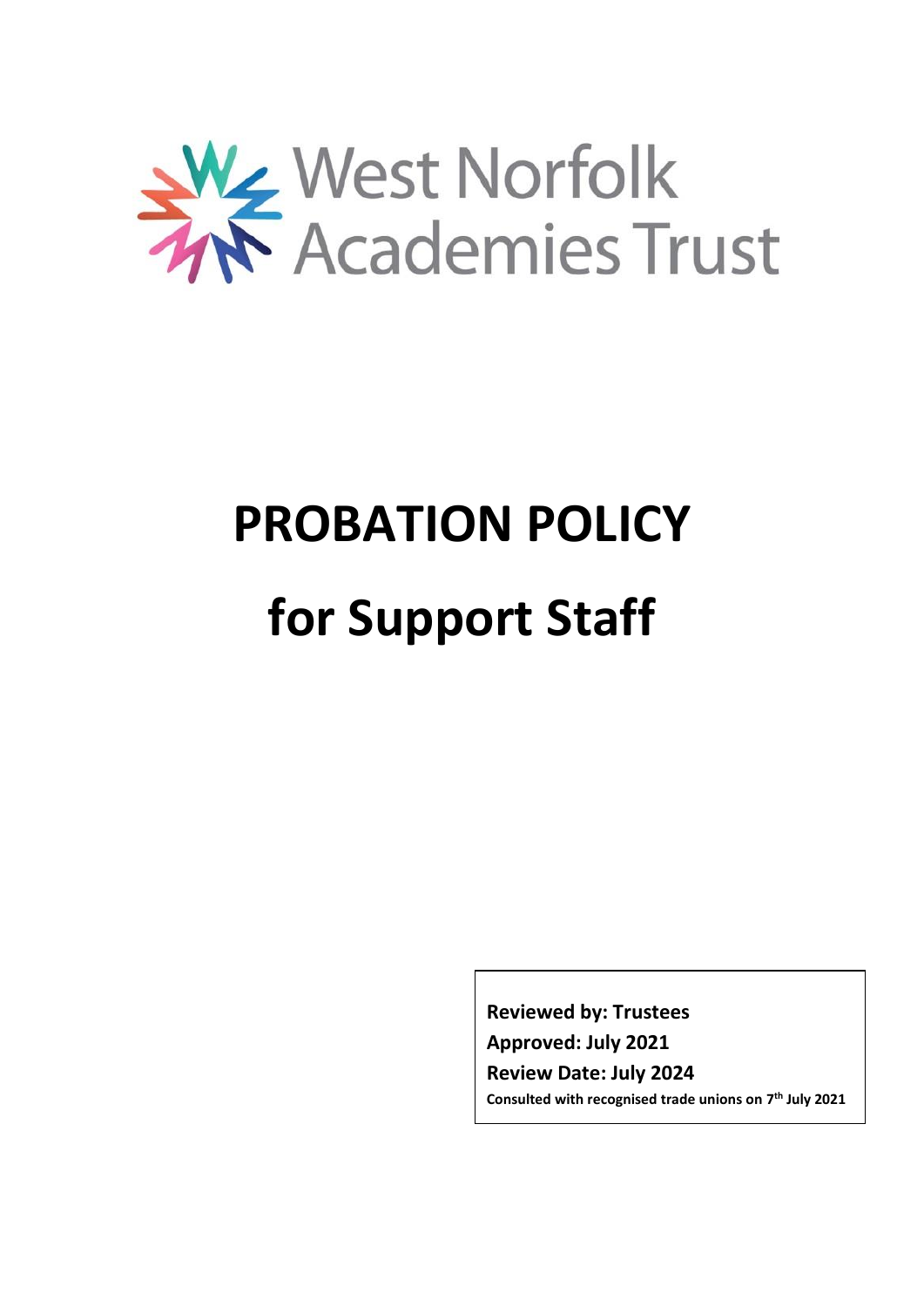# **Contents**

| 1                                                                               | <b>Terms of Reference</b>     | 1       |
|---------------------------------------------------------------------------------|-------------------------------|---------|
| $\overline{2}$                                                                  | Introduction                  | $1 - 2$ |
| 3                                                                               | <b>Equality and Diversity</b> | 3       |
| 4                                                                               | The Procedure                 | $3 - 5$ |
| 5                                                                               | Right of Appeal               | 5       |
| <b>Appendix A: Probation Period Review Form</b>                                 |                               |         |
| Appendix B: Probation Period Review Form (For Completion following Final Review |                               |         |
| Meeting)                                                                        |                               |         |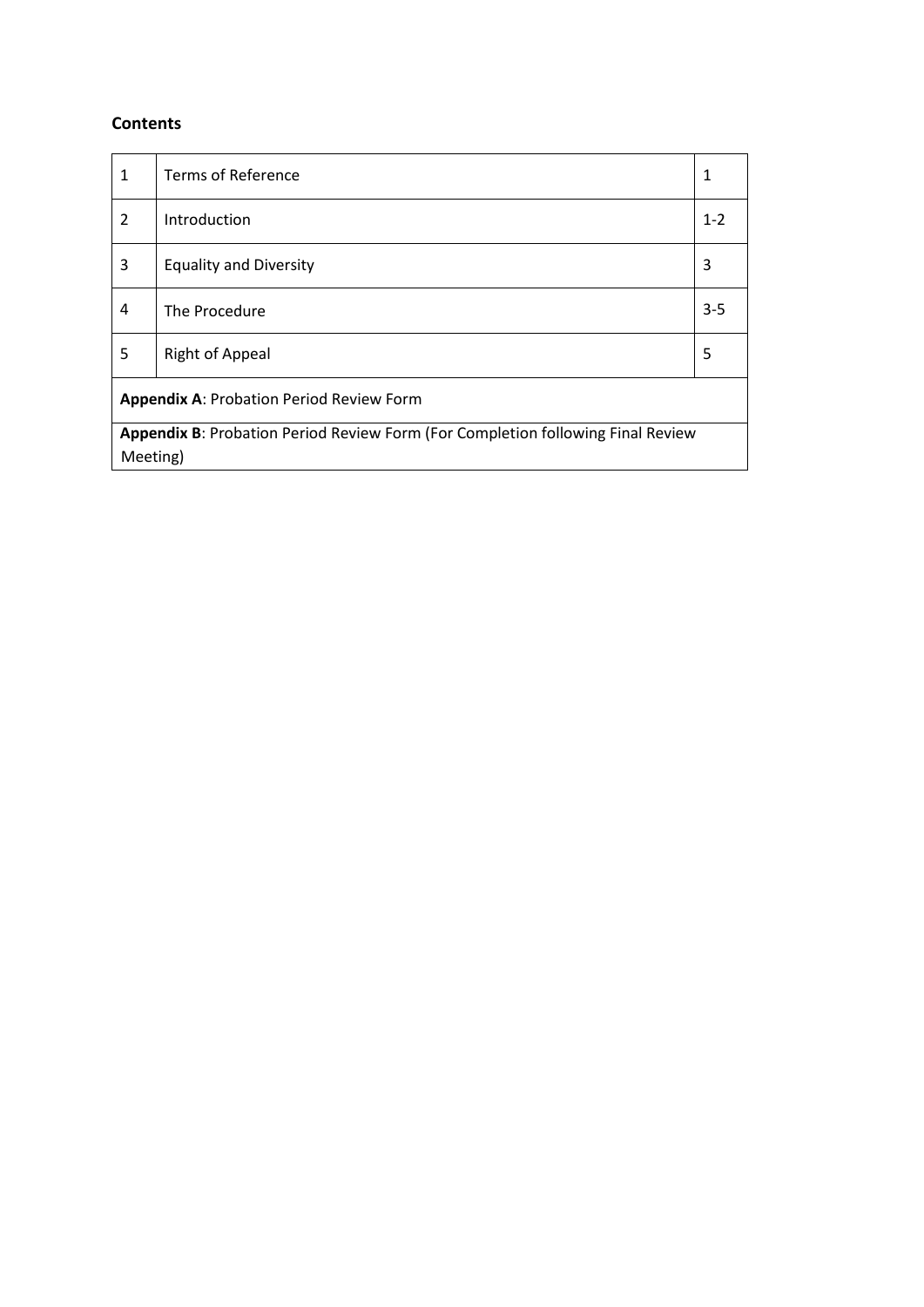# **1. Terms of Reference**

- **1.1** This procedure applies to all support staff employed by the West Norfolk Academies Trust regardless of their permanent, fixed-term, full or part-time status. Support staff refers to all staff who are not employed on teaching terms and conditions of employment.
- **1.2** Definitions:
	- "Executive Headteacher" also refers to any other title used to identify the Executive Headteacher, where appropriate or other Senior Manager delegated to deal with the matter by the Executive Headteacher.
	- "Headteacher/Senior Manager" refers, where appropriate, to any other title used to identify the Headteacher/Senior Manager. The Headteacher/Senior Manager may only make a decision on matters of dismissal under this policy, if expressly delegated to chair a formal hearing by the Executive Headteacher.
	- "Companion" refers to a person chosen by the employee to accompany them at a formal meeting, who shall be a trade union representative or a workplace colleague. A companion is entitled to speak to the employee during any meeting, and confer privately, but may not answer questions on the employee's behalf.
	- "Probationer" refers to the employee who is serving the probation period.
	- "Line Manager" refers to the person delegated to manage the probation period. This may be a Senior Manager other than the direct Line Manager.
	- "WNAT" or the "Trust" refers to the West Norfolk Academies Trust.
	- "Formal Hearing" refers to a meeting at which a recommendation to dismiss the Probationer is considered.
	- "Trustees Disciplinary Committee" may be convened for a formal hearing where the Executive Headteacher considers that they must act in the role of line manager or senior manager. In this event, substitute "Executive Headteacher" with "Trustees Disciplinary Committee" throughout the procedure.
	- "Trustees Appeal Committee" may be convened to hear an appeal against a decision to dismiss. Where possible the number of Trustees on the committee will be equal to, or greater than the decision-maker/s of the case being appealed. Where the Headteacher/Senior Manager has been delegated the authority to chair a formal hearing, the Executive Headteacher may hear an appeal against a decision to dismiss.

# **2. Introduction**

- 2.1 This procedure is non-contractual and for guidance only, although reduced notice of termination provisions by the employer are covered in the contract of employment. The exception to this is substantiated allegations of gross misconduct, as outlined in section 4.3 below, which normally warrants summary dismissal without notice. This policy should be read in conjunction with the Trust's Induction Policy, available on the Trust's website
- **2.2** It is the responsibility of the line manager to implement the procedure and to ensure that the procedure is communicated to probationers and that it is applied consistently.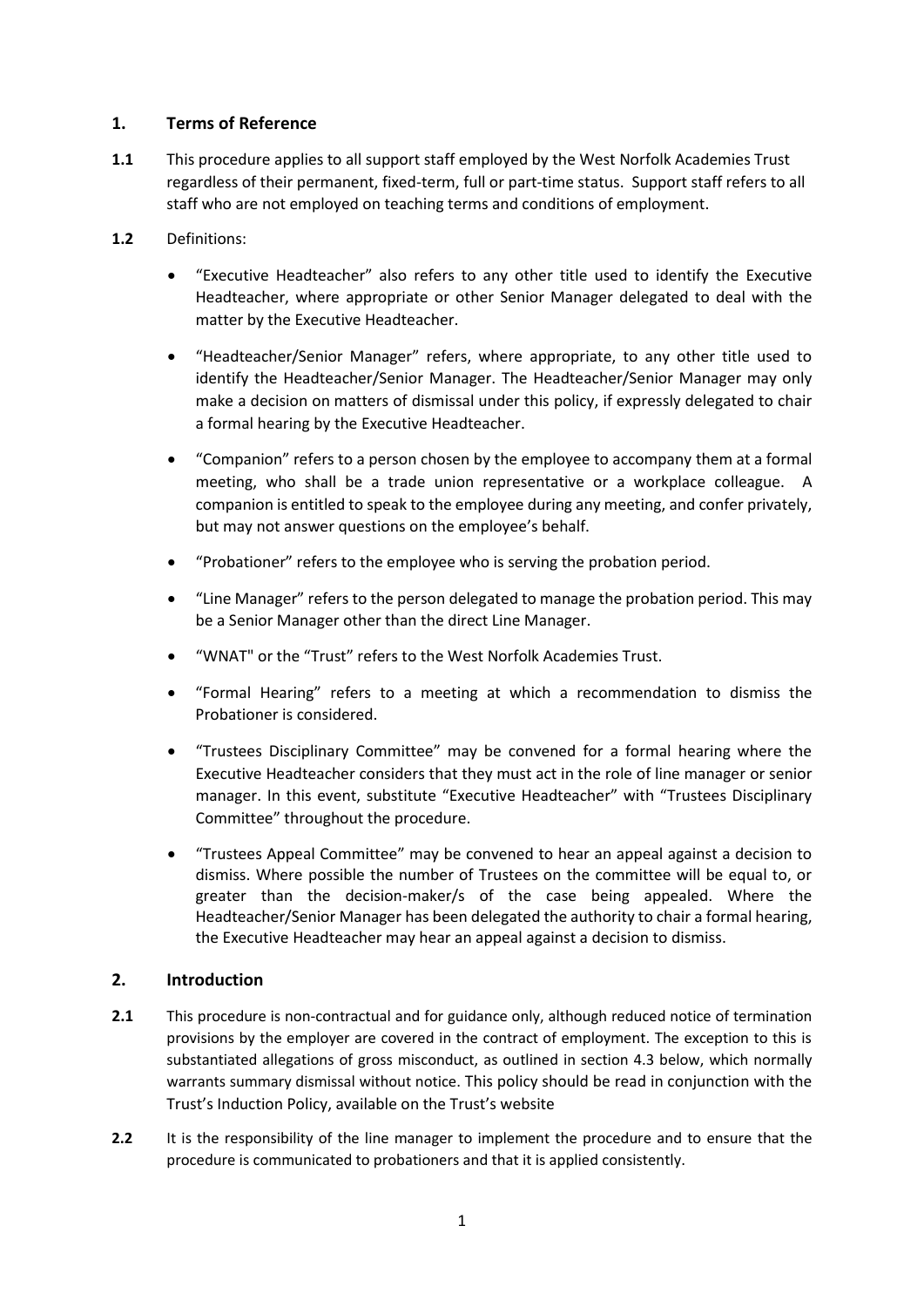- **2.3** The probation period is for six months from the start date of employment and may be extended by an additional three months, or longer if the extension period includes school holidays (see section 4.8).
- **2.4** It may also be agreed at the outset of the employment that the probation period will be longer than six months where the Probationer is employed on a contract of 38 to 44 weeks per year and the probation period spans the school summer holidays.
- **2.5** The purpose of the probation period is to enable an assessment to be made regarding a probationer's suitability for the job for which they have been employed.
- **2.6** The probation procedure provides a consistent and fair framework for:
- **2.6.1** Monitoring and reviewing the performance of new employees in relation to:
	- Quality of work and understanding of role
	- Attitudes and motivation
	- Conduct and attendance
	- Compliance with all policies and procedures particularly those relating to safeguarding and promoting the welfare of children and young people
	- Health and safety
- **2.6.2** Providing feedback and opportunity for discussion.
- **2.6.3** A structured approach to address any concerns linked to 2.6.1.
- **2.7** The capability, disciplinary and sickness absence policies and/or procedures do not apply during the probation period. If issues of conduct, poor performance or sickness arise during the probation period, the probation procedure will normally be used to address such matters. Where allegations have been made against a probationer, a management investigation will be conducted into the matter. In cases of alleged serious misconduct, the Executive Headteacher (or person with delegated responsibility for suspension) will normally suspend the Probationer pending an investigation.
- **2.8** The following employees are excluded from a probationary period:
	- When transferring between the Trust's schools in a comparable role,
	- Following an internal promotion,
	- Following any variations to the terms and conditions of employment.
- **2.9** When an employee transfers to a role within the Trust's schools that is not comparable to their previous role, whilst they will be not be subject to a 6 month probation period the line manager will meet with the employee regularly during the first 6 months of the transfer, to ensure that the employee is supported and meeting the expectations of their new role. Issues of conduct, poor performance or sickness will be addressed using the relevant Trust policy.
- **2.10** This procedure is non-contractual and it may be amended at any time.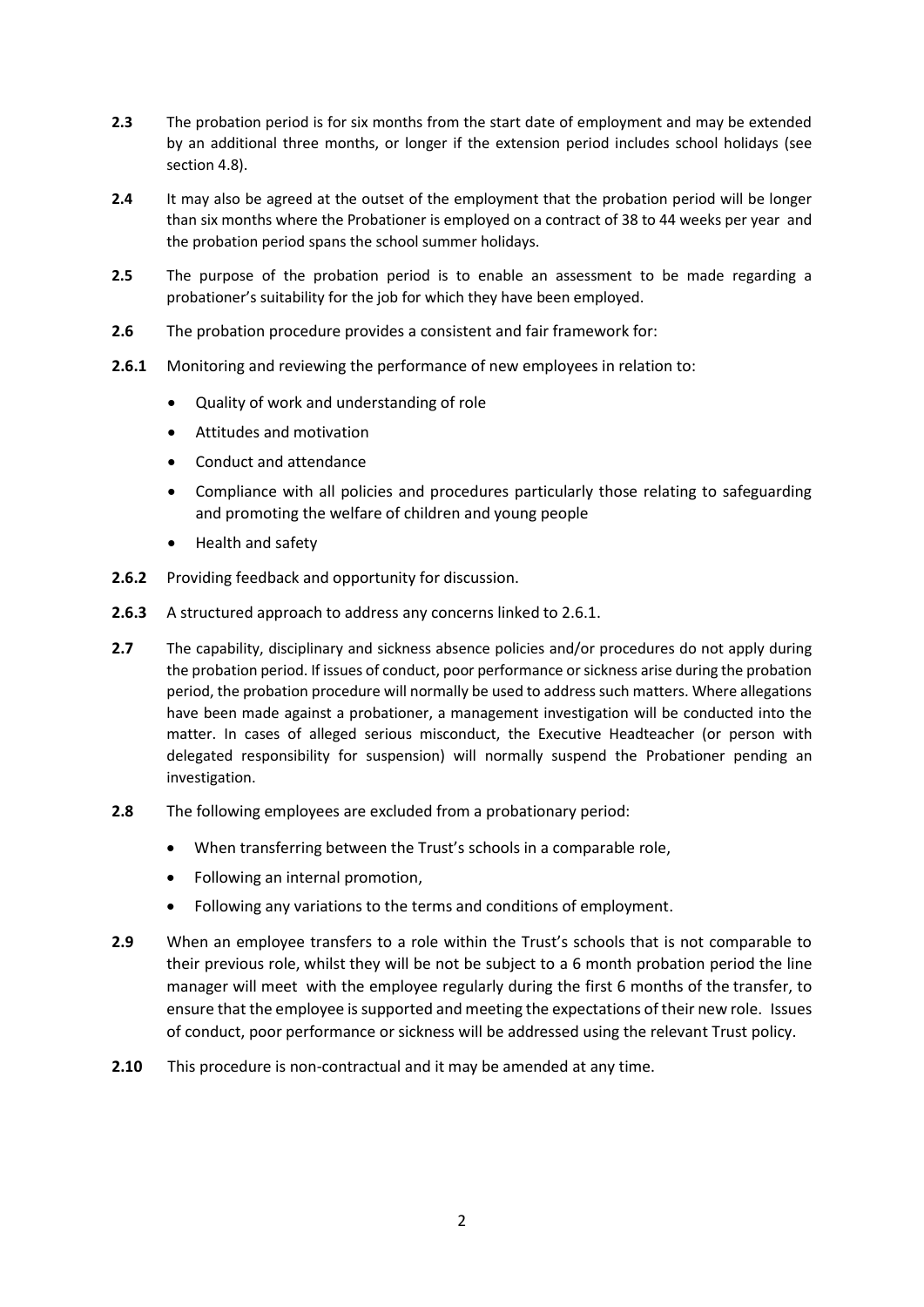# **3. Equality and Diversity**

**3.1** The procedure will be operated in accordance with our Equality and Diversity Policy. We are committed to developing, maintaining and supporting a culture of equality and diversity in employment. The impact of the procedure will be monitored in accordance with the Equality Act 2010.

## **4. The Procedure**

- **4.1** The Line Manager is responsible for ensuring that the Probationer is properly monitored during the probation period and meetings and paperwork are completed in a timely manner. The Probationer will be provided with a copy of the procedure and indicative dates for the probation meetings. In the event that the Probationer's standards fall below expectations, the Line Manager is responsible for initiating and taking action in accordance with this procedure.
- **4.2** The Line Manager should, in normal circumstances, conduct three reviews with the Probationer. Reviews should take the form of a confidential meeting between the Line Manager and the Probationer, in which there is opportunity for two-way discussion.
- **4.3** In exceptional circumstances, where there are serious concerns over the suitability of a Probationer, the Line Manager may decide to progress straight to the Final Review and omit the Second Review, or to reduce the time between the review meetings. Such concerns may include substantiated safeguarding or health and safety concerns or substantiated allegations that may constitute gross misconduct, or during an extended probation period.
- **4.4 The First Review:** To be completed within weeks four to six of the Probationer's start date.
- **4.4.1** The purpose of this meeting is for the Line Manager to evaluate the Probationer's performance and discuss any key issues. If improvements in performance are required, full details should be given, including appropriate management support/training.
- **4.4.2** Upon completion of this review meeting, the Line Manager should complete the Probation Period Review Form (Appendix A). This should be signed by the Line Manager and the Probationer. A copy should be given to the Probationer and a copy saved in the employee's personnel file.
- **4.5 The Second Review:** On completion of three months service.
- **4.5.1** The purpose of this meeting is to review the Probationer's performance over the first three months. Where the First Review indicated that improvements in performance were required, the Second Review meeting should be used to consider the extent of any improvement that may or may not have taken place
- **4.5.2** Where the Probationer has not met the required standards, they will be informed that continued failure to meet those standards could result in dismissal.
- **4.5.3** Upon completion of this meeting, the Line Manager should complete the Probation Period Review Form (Appendix A). This should be signed by the Line Manager and the Probationer, and a copy should be given to the Probationer and a copy saved on the personnel file.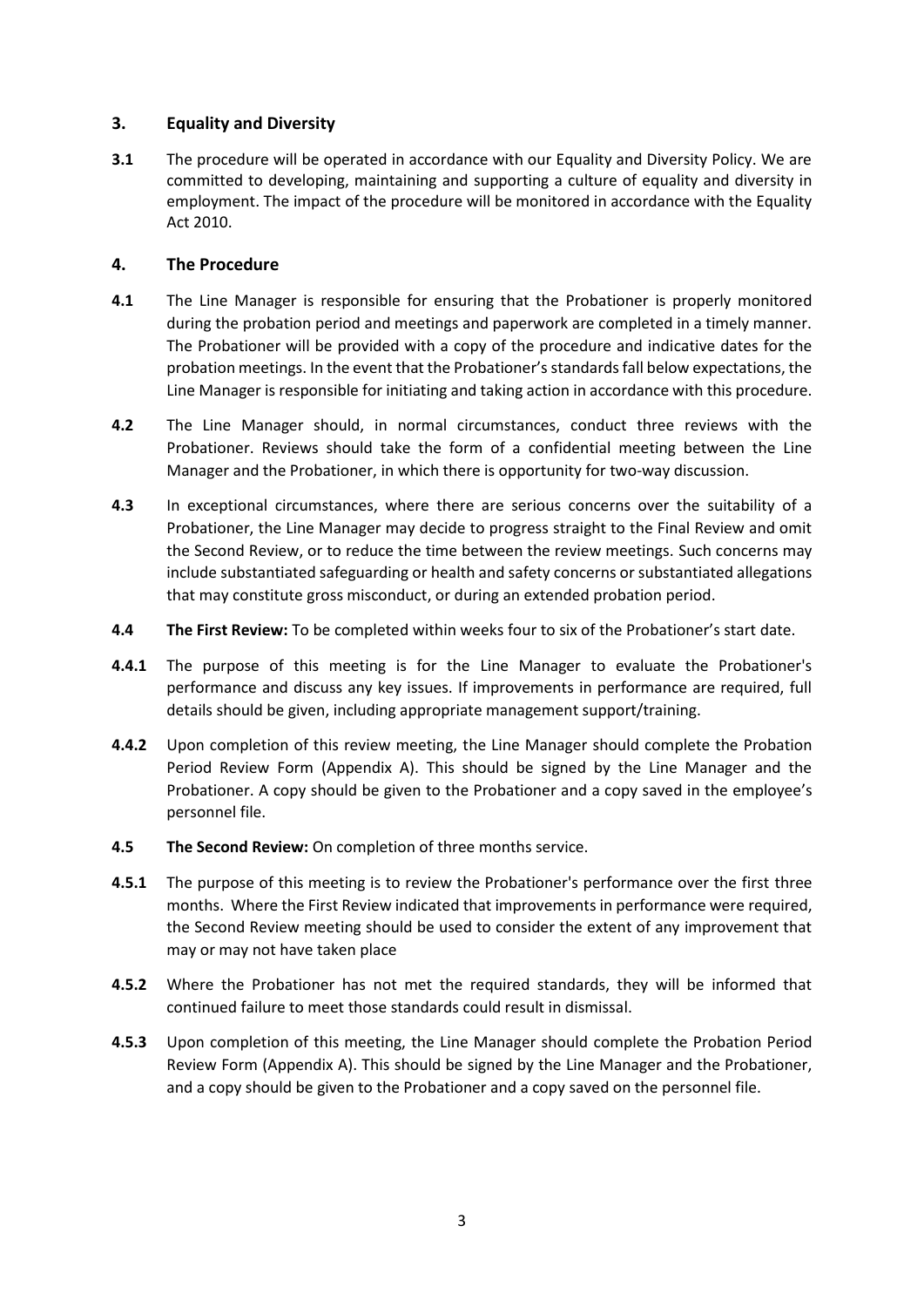- **4.6. The Final Review:** On completion of five months service.
- **4.6.1** Prior to the Final Review meeting, which normally takes place after the Probationer has completed five months service, the Line Manager should decide whether:
	- The Probationer has passed probation or;
	- The probation period is extended due to exceptional circumstances. Consideration to extend may include the following, but this is not an exhaustive list:
		- Performance concerns have not been fully addressed but there is a reasonable expectation that satisfactory performance standards may be met by the end of an extension of the probation period.
		- $\circ$  The Probationer has had an extended period of permitted absence and it has not been possible to assess performance.
		- o Other exceptional circumstances or;
	- Recommendation to the Executive Headteacher at a Formal Hearing that the Probationer is dismissed (see section 4.9).

## **4.7. The Probationer has passed probation**

- **4.7.1** Upon completion of the final review meeting, if the Probationer has passed probation the Line Manager will complete the Probation Period Review Form (For Completion following Final Review Meeting) (Appendix B). This will be signed by the Line Manager and the Probationer. The form should be placed on the Probationer's personnel file, with a copy provided to the employee.
- **4.7.2** The Line Manager should advise the Trust HR team that the Probation has been passed in order for the employee's appointment to be confirmed.

#### **4.8. The Probation period is extended**

- **4.8.1** Where the decision is to extend the probation period, this will normally be limited to one extension and the extension will be no longer than three months, unless the extension period includes school holidays, in which case it may be longer.
- **4.8.2** Before extending the probation period, the Line Manager will seek HR advice. The Line Manager will confirm the terms of the extension in writing to the Probationer, including:
	- The length of the extension, the date on which the extension will end and dates of review meetings, adjusted according to the extension.
	- The reason for the extension and, if the reason is unsatisfactory performance, details of how and why performance has fallen short of the required standards.
	- The performance standards or objectives that the employee is required to achieve by the end of the extended period of probation.
	- Any support, for example further training, that will be provided during the extended period of probation and a statement that, if the employee does not fully meet the required standards by the end of the extended period of probation, the employment will be terminated.
- **4.8.3** There is no right of appeal to the extension of a probation period.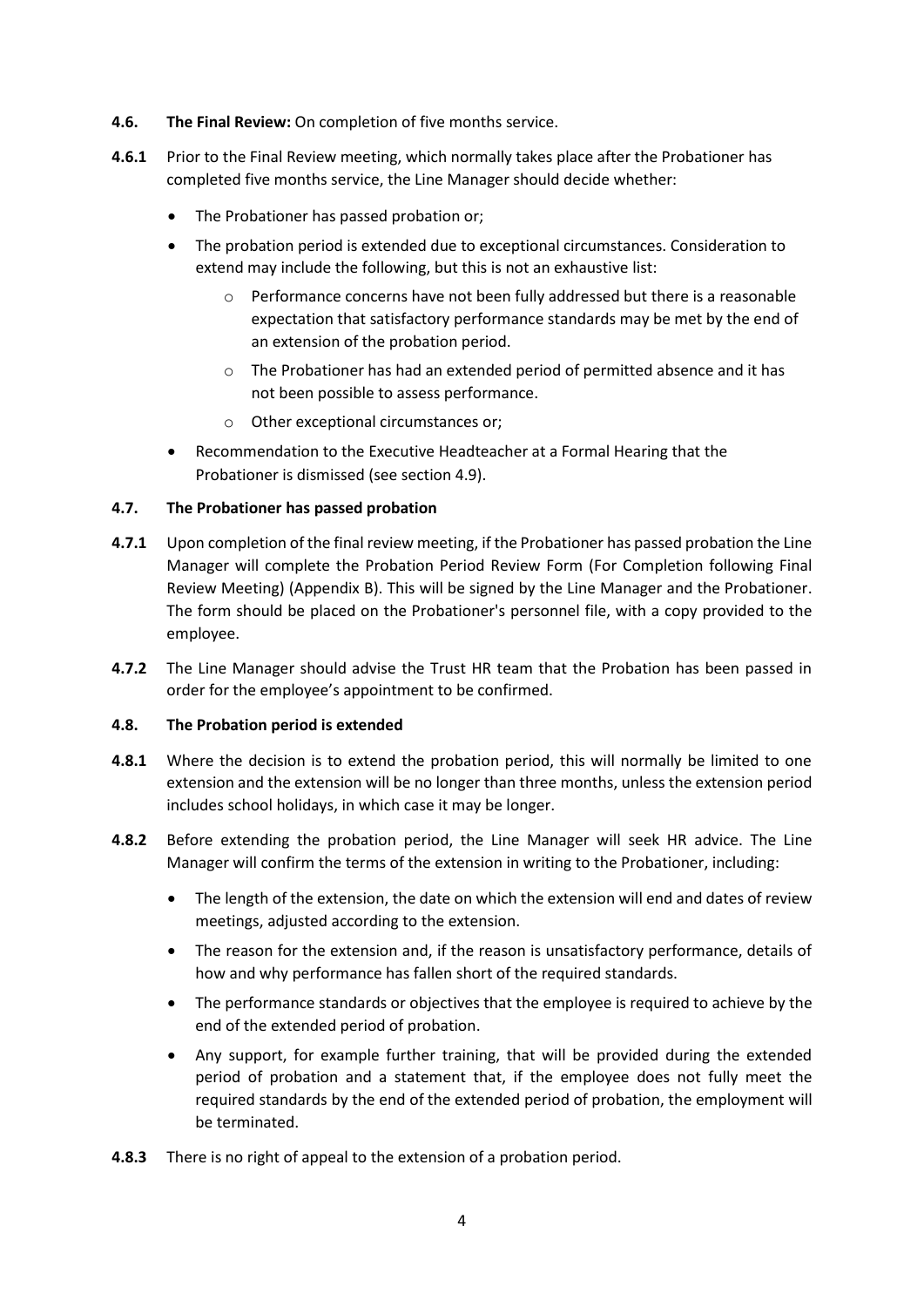#### **4.9. Formal Hearing**

- **4.9.1** If the Line Manager decides to recommend to the Executive Headteacher at a Formal Hearing that the Probationer is dismissed then they will write to the Probationer to inform them as soon as practicably possible, at least 5 working days in advance, setting out:
	- The date, time and place of the Formal Hearing.
	- That the purpose of the Formal Hearing is to recommend dismissal and the reasons why.
	- The Probationer's right to be accompanied by a Companion.
	- The titles of enclosed copies of any documents which may be considered.
	- The name and position of any other person present at the meeting e.g. note taker or HR Adviser.
- **4.9.2** The Probationer must advise the Line Manager of the following at least 3 working days in advance of the Formal Hearing:
	- The name and designation of any Companion.
	- Any written documentation to be considered
- **4.9.3** The Probationer, who may be accompanied by a companion, will have the opportunity to state their case, before a decision is made.
- **4.9.4** The Executive Headteacher may decide to:
	- Terminate employment from the date of the Formal Meeting with probation period notice.
	- Extend the probation period. This will revert the process back to the Line Manager.
	- Consider deployment to a suitable available alternative post (in which case a new shortened probation period will be put in place and the schedule and number of review meetings adjusted accordingly).
- **4.9.5** The Executive Headteacher will write to the Probationer confirming the decision within 5 working days of the hearing.

# **5. Right of Appeal**

- **5.1** The Probationer has a right of appeal against a decision to dismiss.
- **5.2** An appeal should be made in writing to the Clerk to the Trustees, stating the grounds for appeal in full, within 5 working days of the date of the written decision.
- **5.3** An appeal will be heard by the Trustees Appeal Committee, none of whom shall have any previous involvement in the case. The Trustees Appeal Committee may have an HR Adviser present.
- **5.4** An appeal hearing will, in normal circumstances, be heard within 10 working days after receipt of the appeal. The outcome will be confirmed in writing as soon as possible and usually within 5 working days of the appeal hearing. There will be no further right of appeal.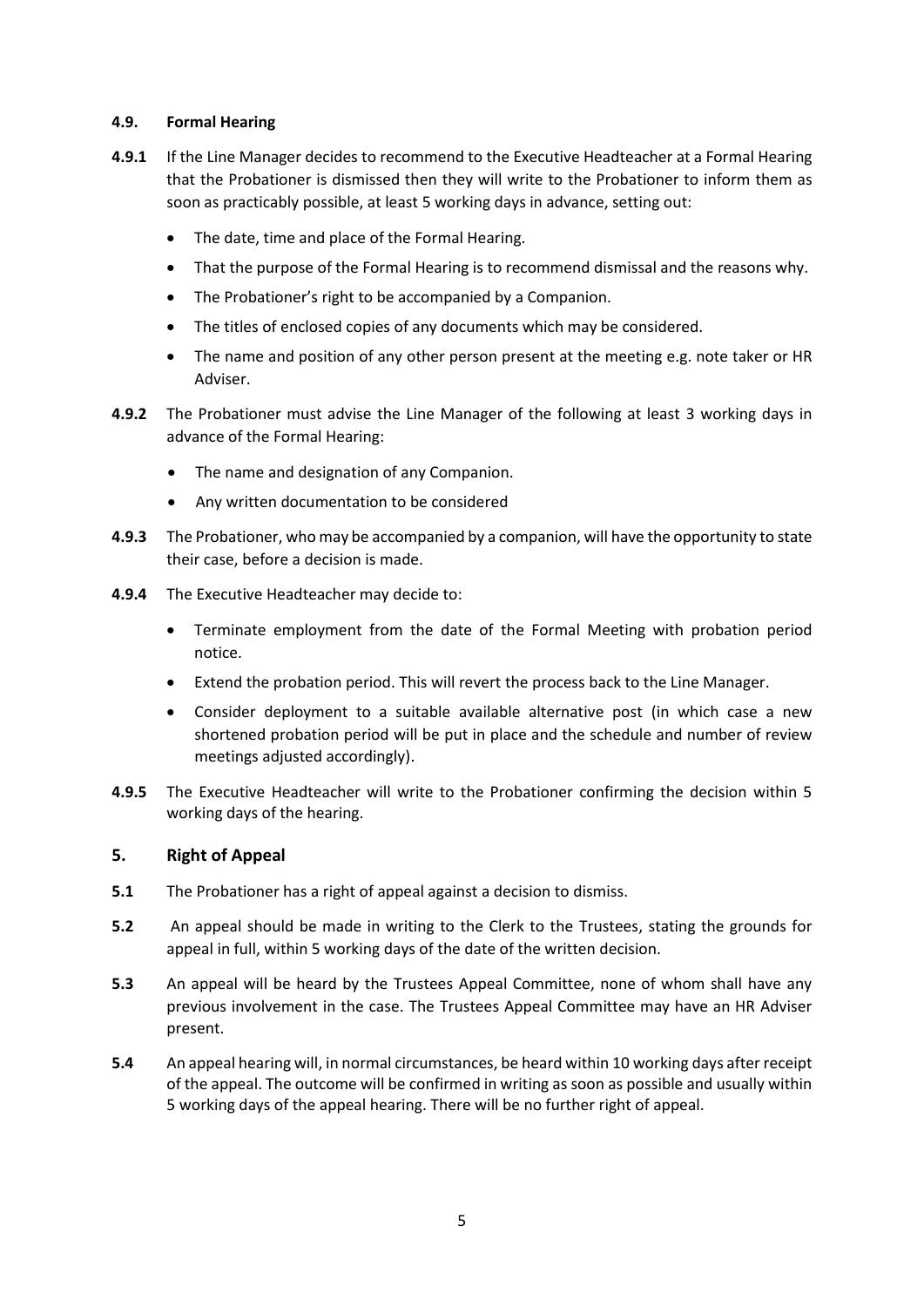# **Appendix A**

# **Probation Period Review Form**

This form should be completed by the Probationer's Line Manager after each Review Meeting. This should be signed by the Line Manager and the Probationer, and the original placed on the personnel file with a copy to the Probationer.

#### Probation details

| <b>Probationer's Name</b> |  |
|---------------------------|--|
| <b>Job Title:</b>         |  |
| <b>Start Date:</b>        |  |
| Line Manager's Name:      |  |
| Line Manager's Job Title: |  |

#### Proposed schedule of Probation Review Meetings

| <b>Review</b>        | <b>First</b> | Second           | <b>Final</b>     | <b>Extension</b>   |
|----------------------|--------------|------------------|------------------|--------------------|
| Meeting:             | (weeks 4-6)  | (after 3 months) | (after 5 months) | (where applicable) |
| Indicative<br>Dates: |              |                  |                  |                    |

# Details of meeting

| <b>Review Meeting Type:</b> | First / Second / Final/Extension (delete as applicable) |
|-----------------------------|---------------------------------------------------------|
| <b>Date of Meeting:</b>     |                                                         |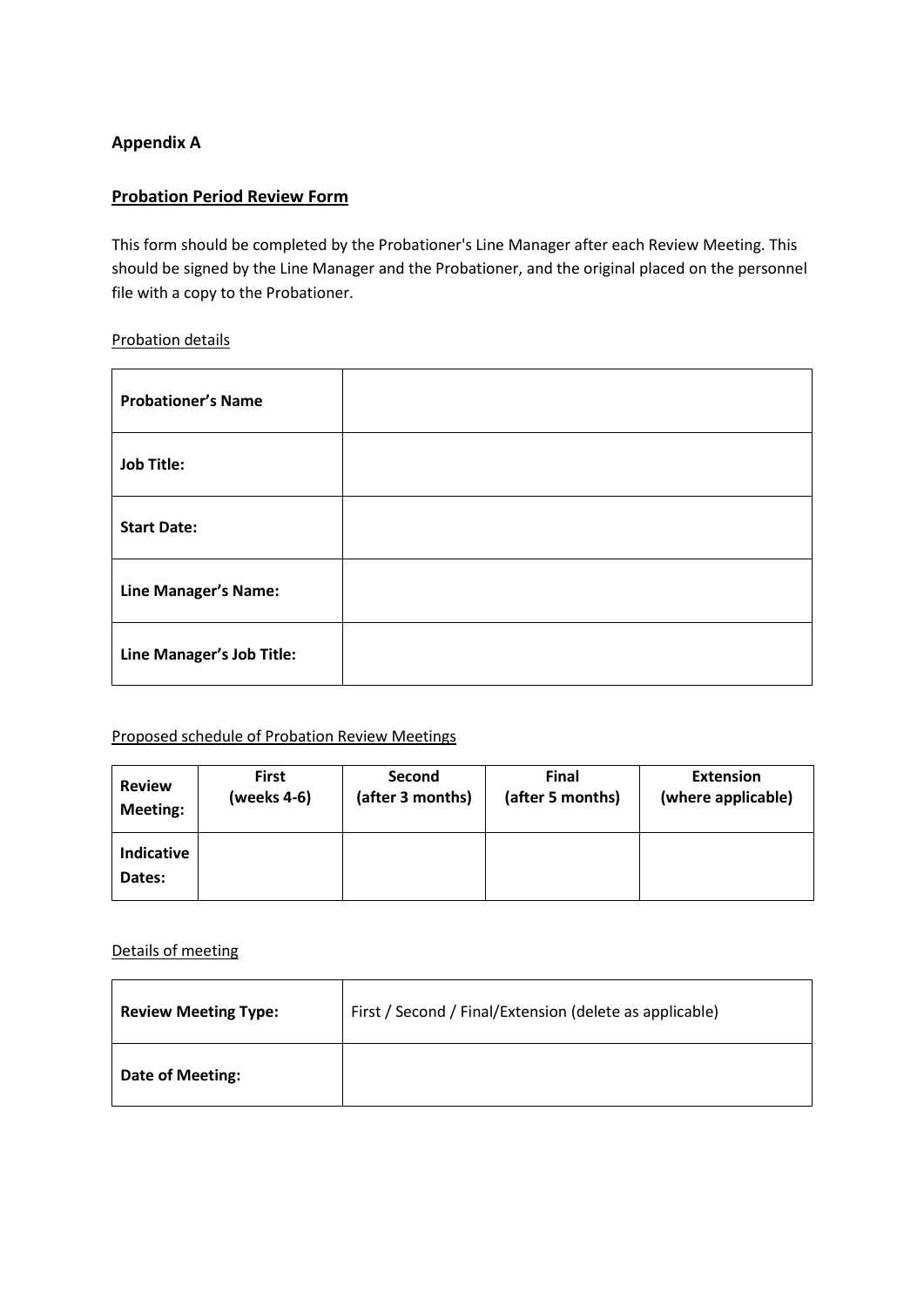# Probation Review Outcomes

|                                                                                                                      | <b>Exceeds</b><br>expectations | As expected | <b>Below</b><br>expectation |
|----------------------------------------------------------------------------------------------------------------------|--------------------------------|-------------|-----------------------------|
| <b>Quality and accuracy of work</b>                                                                                  |                                |             |                             |
| <b>Efficiency/work rate</b>                                                                                          |                                |             |                             |
| <b>Attendance</b>                                                                                                    |                                |             |                             |
| <b>Time Keeping</b>                                                                                                  |                                |             |                             |
| Work relationships (interpersonal<br>communication skills)                                                           |                                |             |                             |
| Competency in the job                                                                                                |                                |             |                             |
| Understanding of the job                                                                                             |                                |             |                             |
| Key Skills/Behaviours (Integrity, Positive<br>Attitude to Work, Teamwork, Effective<br>Communication, Student-Focus) |                                |             |                             |

| Line Manager's comments |  |  |
|-------------------------|--|--|
|                         |  |  |
|                         |  |  |
|                         |  |  |
|                         |  |  |
|                         |  |  |
|                         |  |  |
|                         |  |  |
|                         |  |  |
|                         |  |  |
|                         |  |  |
|                         |  |  |
|                         |  |  |
|                         |  |  |
|                         |  |  |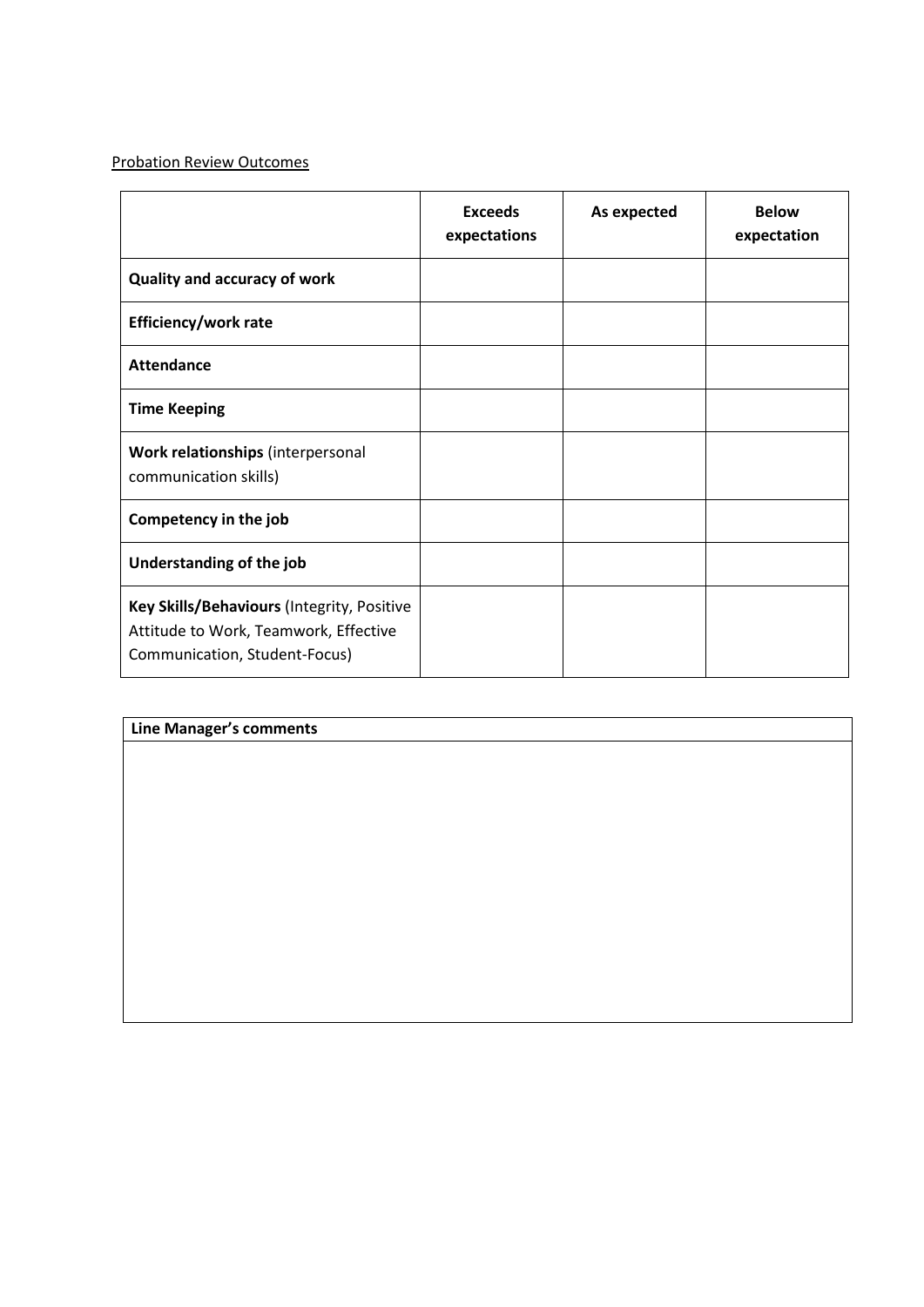# **Probationer's comments**

# **Objectives for next review**

| Line Manager's Signature:       |  |
|---------------------------------|--|
| Date:                           |  |
| <b>Probationer's Signature:</b> |  |
| Date:                           |  |